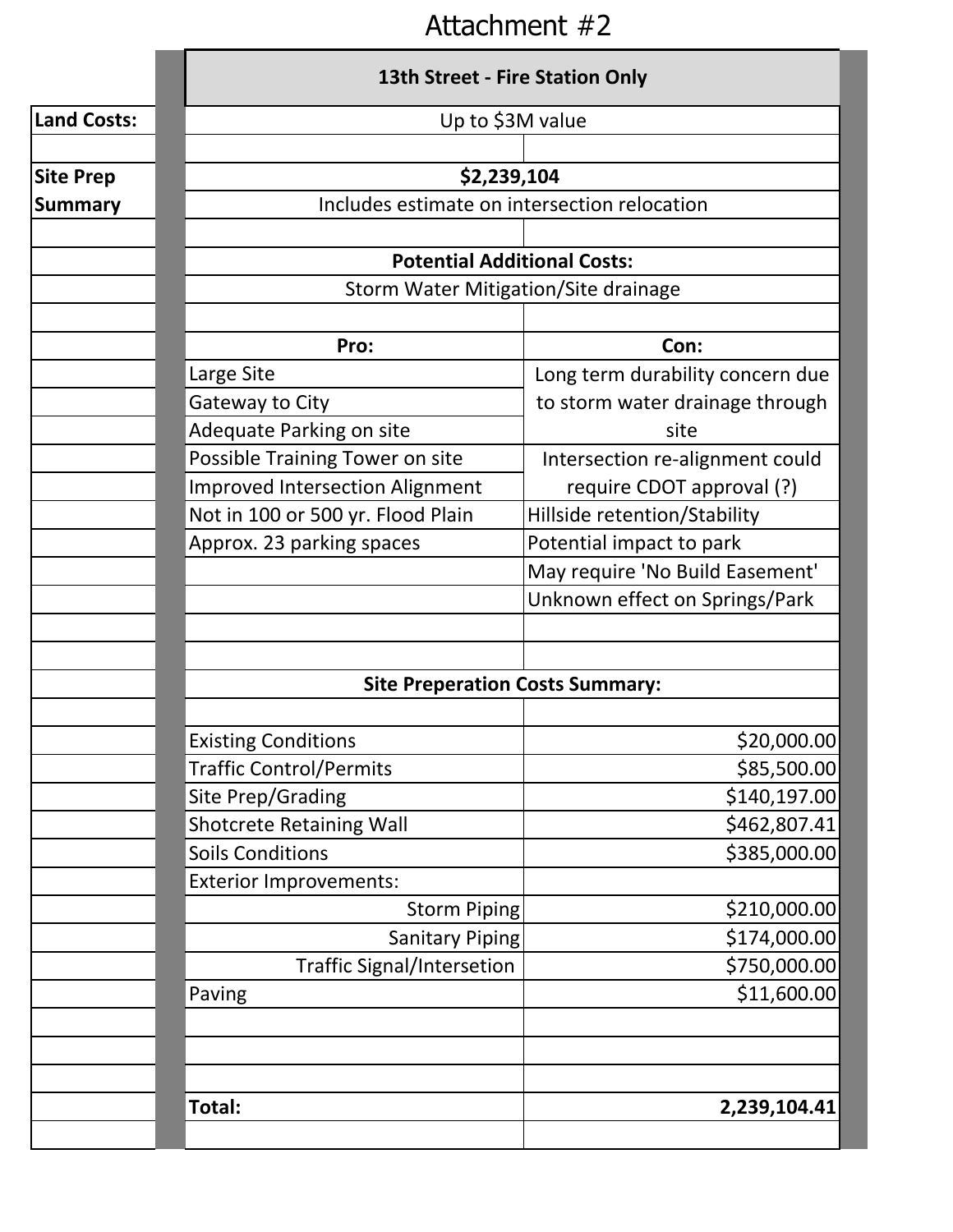|                    | 10th Street Combination City Hall/Fire Station - Build over Utlilites                                                                                                                  |                                  |  |  |  |  |  |
|--------------------|----------------------------------------------------------------------------------------------------------------------------------------------------------------------------------------|----------------------------------|--|--|--|--|--|
| <b>Land Costs:</b> | No land acquisition costs                                                                                                                                                              |                                  |  |  |  |  |  |
|                    |                                                                                                                                                                                        |                                  |  |  |  |  |  |
| <b>Site Prep</b>   |                                                                                                                                                                                        | \$2,933,003                      |  |  |  |  |  |
| <b>Summary</b>     | Includes Cost to Construct Over Utilities in Alley<br><b>Additional Costs:</b><br>Cost of new office building - \$3,600,000<br>Temp Relocation of City Hall (Possibly to Yampa Street) |                                  |  |  |  |  |  |
|                    |                                                                                                                                                                                        |                                  |  |  |  |  |  |
|                    |                                                                                                                                                                                        |                                  |  |  |  |  |  |
|                    |                                                                                                                                                                                        |                                  |  |  |  |  |  |
|                    |                                                                                                                                                                                        |                                  |  |  |  |  |  |
|                    | Pro:                                                                                                                                                                                   | Con:                             |  |  |  |  |  |
|                    |                                                                                                                                                                                        | <b>NOT AN OPTION FOR PRIVATE</b> |  |  |  |  |  |
|                    | New City Hall                                                                                                                                                                          | <b>DEVELOPERS</b>                |  |  |  |  |  |
|                    | Shared space                                                                                                                                                                           | <b>Build Over Utilites</b>       |  |  |  |  |  |
|                    | Use Yampa Building for temporary                                                                                                                                                       | Parking - Loss of 47 spaces      |  |  |  |  |  |
|                    | staff location                                                                                                                                                                         | New Emergency access to Highway  |  |  |  |  |  |
|                    | Not in 100yr Flood Plain                                                                                                                                                               | 40 - CDOT approval?              |  |  |  |  |  |
|                    | Design Potential                                                                                                                                                                       | Loss of Public Parking           |  |  |  |  |  |
|                    |                                                                                                                                                                                        | Cost of New City Hall (\$3.6M)   |  |  |  |  |  |
|                    |                                                                                                                                                                                        | Cost to relocate City Hall       |  |  |  |  |  |
|                    |                                                                                                                                                                                        | Loss of Alley Circulation        |  |  |  |  |  |
|                    |                                                                                                                                                                                        | Located in 500yr Flood Plain     |  |  |  |  |  |
|                    |                                                                                                                                                                                        |                                  |  |  |  |  |  |
|                    | <b>Site Preperation Summary:</b>                                                                                                                                                       |                                  |  |  |  |  |  |
|                    |                                                                                                                                                                                        |                                  |  |  |  |  |  |
|                    | <b>Existing Conditions</b>                                                                                                                                                             | \$60,000.00]                     |  |  |  |  |  |
|                    | <b>Traffic Control/Permits</b>                                                                                                                                                         | \$85,000.00                      |  |  |  |  |  |
|                    | Site Prep/Grading                                                                                                                                                                      | \$152,600.00]                    |  |  |  |  |  |
|                    | <b>Erosion Control/Surrounding Rds</b>                                                                                                                                                 | \$50,000.00                      |  |  |  |  |  |
|                    | <b>Soils Conditions</b>                                                                                                                                                                | \$1,157,407.41                   |  |  |  |  |  |
|                    | <b>Exterior Improvements:</b>                                                                                                                                                          |                                  |  |  |  |  |  |
|                    | <b>City Utilities/Traffic Signal</b>                                                                                                                                                   | \$163,000.00                     |  |  |  |  |  |
|                    | <b>Public Utilities</b>                                                                                                                                                                | \$340,000.00                     |  |  |  |  |  |
|                    |                                                                                                                                                                                        |                                  |  |  |  |  |  |
|                    | Paving                                                                                                                                                                                 | \$0.00                           |  |  |  |  |  |
|                    | <b>Vault over Utilities</b>                                                                                                                                                            | \$924,995.75                     |  |  |  |  |  |
|                    |                                                                                                                                                                                        |                                  |  |  |  |  |  |
|                    |                                                                                                                                                                                        |                                  |  |  |  |  |  |
|                    | Total:                                                                                                                                                                                 | \$2,933,003.16                   |  |  |  |  |  |
|                    |                                                                                                                                                                                        |                                  |  |  |  |  |  |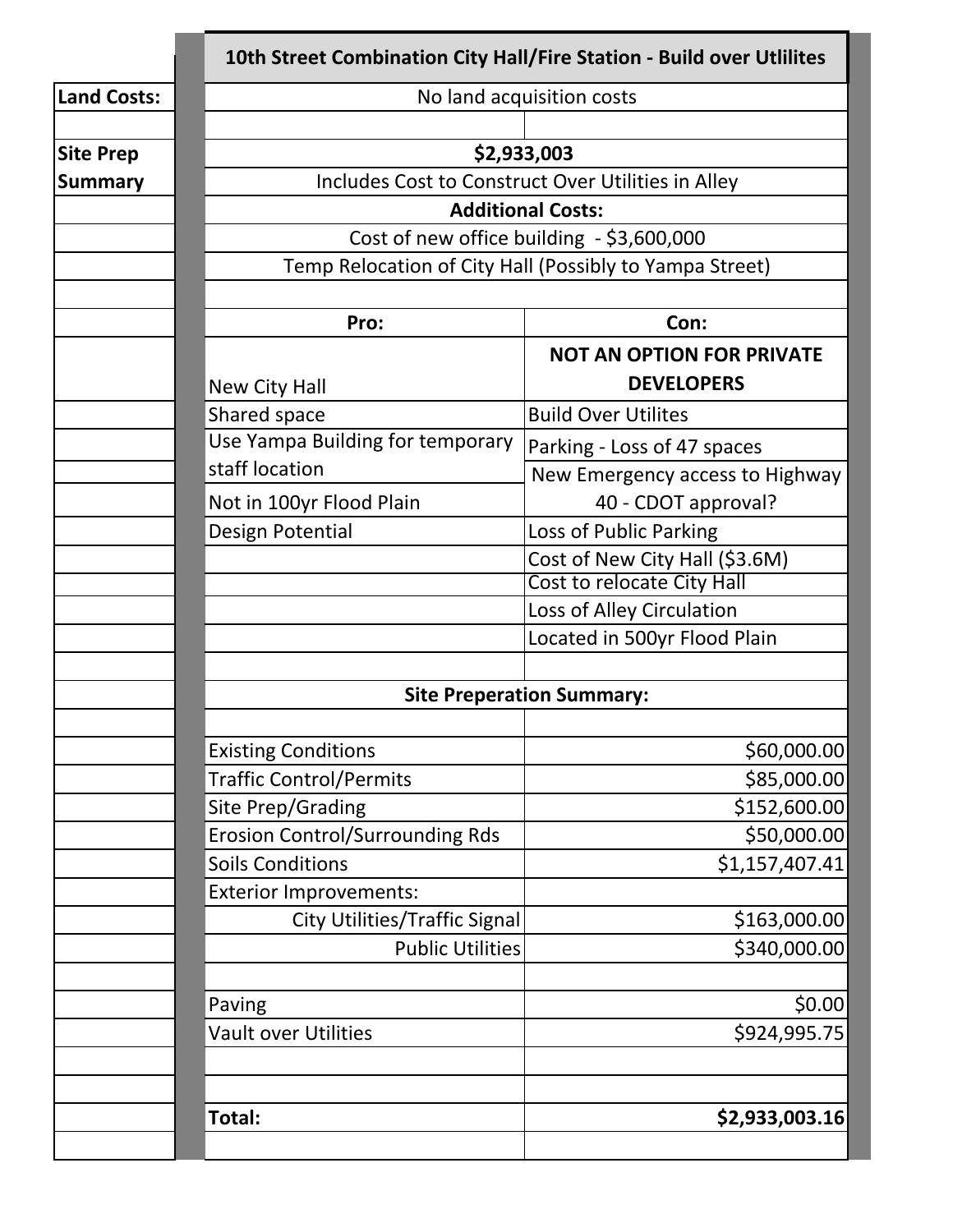|                    | 10th Street Combination City Hall/Fire Station Move All Utilities |                                                    |  |  |  |  |  |
|--------------------|-------------------------------------------------------------------|----------------------------------------------------|--|--|--|--|--|
| <b>Land Costs:</b> | <b>Out of Alley</b>                                               |                                                    |  |  |  |  |  |
|                    | No land acquisition costs                                         |                                                    |  |  |  |  |  |
| <b>Site Prep</b>   | \$4,194,307                                                       |                                                    |  |  |  |  |  |
| <b>Summary</b>     | Includes estimate on alley vacation and Soils remidiation         |                                                    |  |  |  |  |  |
|                    | <b>Potential Additional Costs:</b>                                |                                                    |  |  |  |  |  |
|                    | Cost of new office building                                       | \$3,600,000                                        |  |  |  |  |  |
|                    |                                                                   | Relocation of City Hall (Possibly to Yampa Street) |  |  |  |  |  |
|                    |                                                                   |                                                    |  |  |  |  |  |
|                    | Pro:                                                              | Con:                                               |  |  |  |  |  |
|                    |                                                                   | <b>NOT AN OPTION FOR PRIVATE</b>                   |  |  |  |  |  |
|                    | <b>New City Hall</b>                                              | <b>DEVELOPERS</b>                                  |  |  |  |  |  |
|                    | Shared space                                                      | <b>Build Over Utilites</b>                         |  |  |  |  |  |
|                    | Use Yampa Building for                                            | Parking - Loss of 47 spaces                        |  |  |  |  |  |
|                    | temporary staff location                                          | New Emergency access to                            |  |  |  |  |  |
|                    | Not in 100yr Flood Plain                                          | Highway 40 - CDOT approval?                        |  |  |  |  |  |
|                    | Design Potential                                                  | Loss of Public Parking                             |  |  |  |  |  |
|                    |                                                                   | Cost of New City Hall (\$3.6M)                     |  |  |  |  |  |
|                    |                                                                   | Cost to relocate City Hall                         |  |  |  |  |  |
|                    |                                                                   | Loss of Alley Circulation                          |  |  |  |  |  |
|                    |                                                                   | Located in 500yr Flood Plain                       |  |  |  |  |  |
|                    |                                                                   |                                                    |  |  |  |  |  |
|                    | <b>Site Preperation Summary:</b>                                  |                                                    |  |  |  |  |  |
|                    |                                                                   |                                                    |  |  |  |  |  |
|                    | <b>Existing Conditions</b>                                        | \$60,000.00]                                       |  |  |  |  |  |
|                    | <b>Traffic Control/Permits</b>                                    | \$185,500.00                                       |  |  |  |  |  |
|                    | Site Prep/Grading                                                 | \$152,600.00                                       |  |  |  |  |  |
|                    | <b>Erosion Control/Existing Rds</b>                               | \$150,000.00                                       |  |  |  |  |  |
|                    | <b>Soil Conditions</b>                                            | \$1,157,407.41                                     |  |  |  |  |  |
|                    | <b>Exterior Improvements</b>                                      |                                                    |  |  |  |  |  |
|                    | City Utilities/Signaling                                          | \$534,000.00                                       |  |  |  |  |  |
|                    | <b>Public Utilties</b>                                            | \$1,920,000.00                                     |  |  |  |  |  |
|                    | Paving                                                            | \$34,800.00                                        |  |  |  |  |  |
|                    |                                                                   |                                                    |  |  |  |  |  |
|                    |                                                                   |                                                    |  |  |  |  |  |
|                    |                                                                   |                                                    |  |  |  |  |  |
|                    |                                                                   |                                                    |  |  |  |  |  |
|                    | Total:                                                            | \$4,194,307.41                                     |  |  |  |  |  |
|                    |                                                                   |                                                    |  |  |  |  |  |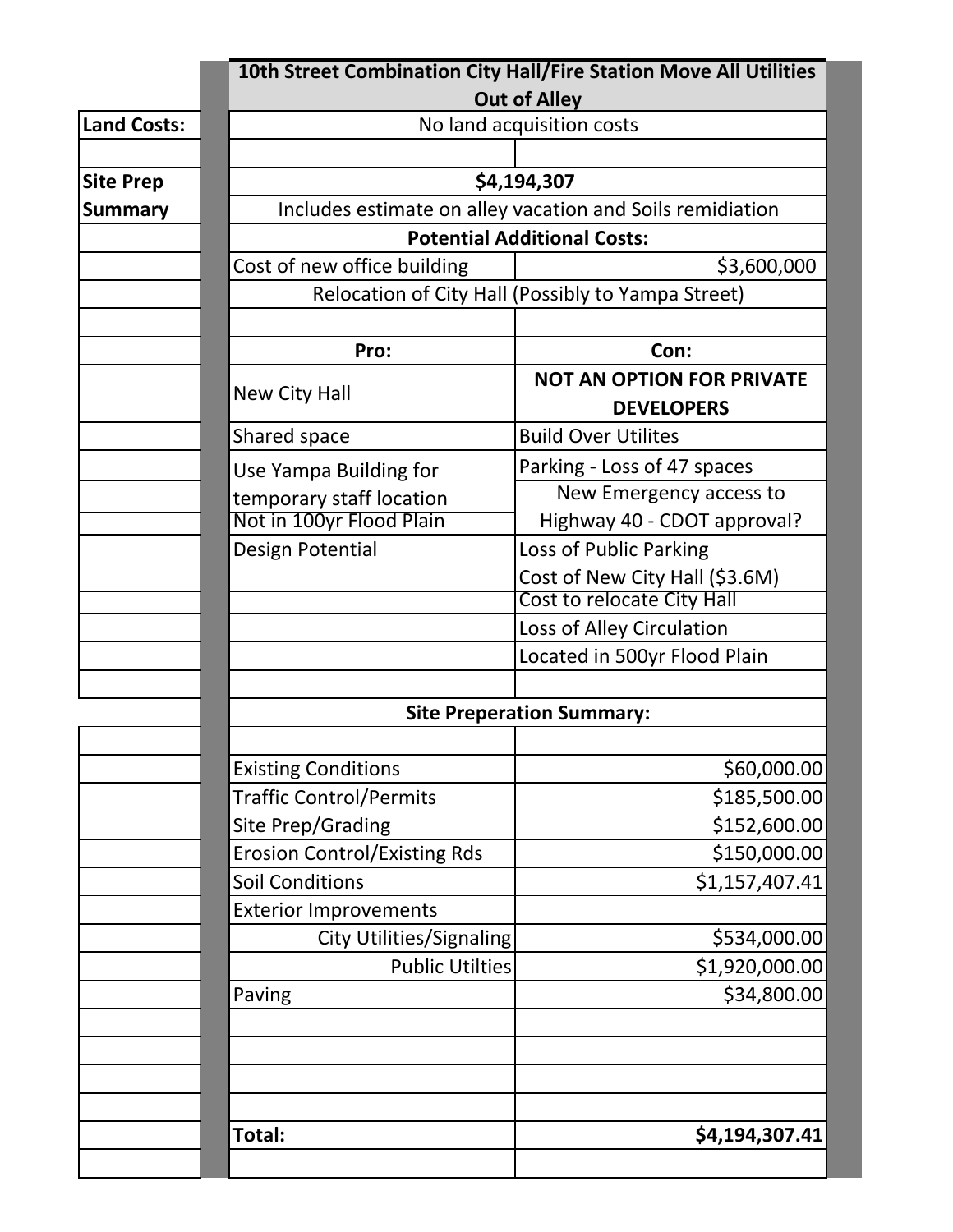|                    | 10th Street Combination City Hall/Fire Station- Split Building - Build                                                                       |                                     |  |  |  |  |  |  |
|--------------------|----------------------------------------------------------------------------------------------------------------------------------------------|-------------------------------------|--|--|--|--|--|--|
|                    | Alley thru the building                                                                                                                      |                                     |  |  |  |  |  |  |
| <b>Land Costs:</b> | No land acquisition costs                                                                                                                    |                                     |  |  |  |  |  |  |
| <b>Site Prep</b>   |                                                                                                                                              |                                     |  |  |  |  |  |  |
| <b>Summary:</b>    | \$2,271,357                                                                                                                                  |                                     |  |  |  |  |  |  |
|                    | Includes estimate on alley vacation and Soils remidiation<br><b>Potential Additonal Costs:</b><br>Cost of new office building<br>\$3,600,000 |                                     |  |  |  |  |  |  |
|                    |                                                                                                                                              |                                     |  |  |  |  |  |  |
|                    | Relocation of City Hall (Possibly to Yampa Street)                                                                                           |                                     |  |  |  |  |  |  |
|                    |                                                                                                                                              |                                     |  |  |  |  |  |  |
|                    | Pro:                                                                                                                                         | Con:                                |  |  |  |  |  |  |
|                    | New City Hall                                                                                                                                | May need to limit Public in Alley   |  |  |  |  |  |  |
|                    | Shared space                                                                                                                                 | Cost to Relocate City Hall          |  |  |  |  |  |  |
|                    | Use Yampa Buildingfor temporary                                                                                                              | New Emergency access to Highway     |  |  |  |  |  |  |
|                    | staff location                                                                                                                               | 40 - CDOT approval?                 |  |  |  |  |  |  |
|                    | Not in 100yr Flood Plain                                                                                                                     | <b>Loss of Public Parking</b>       |  |  |  |  |  |  |
|                    |                                                                                                                                              | Cost of new City Hall (\$3.6M)      |  |  |  |  |  |  |
|                    |                                                                                                                                              | Located in 500yr Flood Plain        |  |  |  |  |  |  |
|                    |                                                                                                                                              | Not ideal design for Fire Station - |  |  |  |  |  |  |
|                    |                                                                                                                                              | need to split fire station          |  |  |  |  |  |  |
|                    |                                                                                                                                              |                                     |  |  |  |  |  |  |
|                    |                                                                                                                                              |                                     |  |  |  |  |  |  |
|                    |                                                                                                                                              | <b>Site Preperation Summary:</b>    |  |  |  |  |  |  |
|                    |                                                                                                                                              | \$60,000.00                         |  |  |  |  |  |  |
|                    | <b>Existing Conditions</b>                                                                                                                   | \$15,000.00                         |  |  |  |  |  |  |
|                    | <b>Trafic Control/Permits</b>                                                                                                                | \$152,600.00                        |  |  |  |  |  |  |
|                    | Site Prep / Grading                                                                                                                          | \$90,000.00                         |  |  |  |  |  |  |
|                    | <b>Erosion Control/Existing Rds</b>                                                                                                          | \$1,157,407.41                      |  |  |  |  |  |  |
|                    | <b>Soil Conditions</b>                                                                                                                       |                                     |  |  |  |  |  |  |
|                    | <b>Exterior Improvements:</b>                                                                                                                | \$150,000.00                        |  |  |  |  |  |  |
|                    | City Utilities/Signaling                                                                                                                     | \$290,000.00                        |  |  |  |  |  |  |
|                    | <b>Public Utilities</b>                                                                                                                      | \$11,600.00                         |  |  |  |  |  |  |
|                    | Paving                                                                                                                                       | \$344,750.00                        |  |  |  |  |  |  |
|                    | <b>Opening in Building for Alley</b>                                                                                                         |                                     |  |  |  |  |  |  |
|                    |                                                                                                                                              |                                     |  |  |  |  |  |  |
|                    |                                                                                                                                              |                                     |  |  |  |  |  |  |
|                    |                                                                                                                                              |                                     |  |  |  |  |  |  |
|                    | Total:                                                                                                                                       | \$2,271,357.41                      |  |  |  |  |  |  |
|                    |                                                                                                                                              |                                     |  |  |  |  |  |  |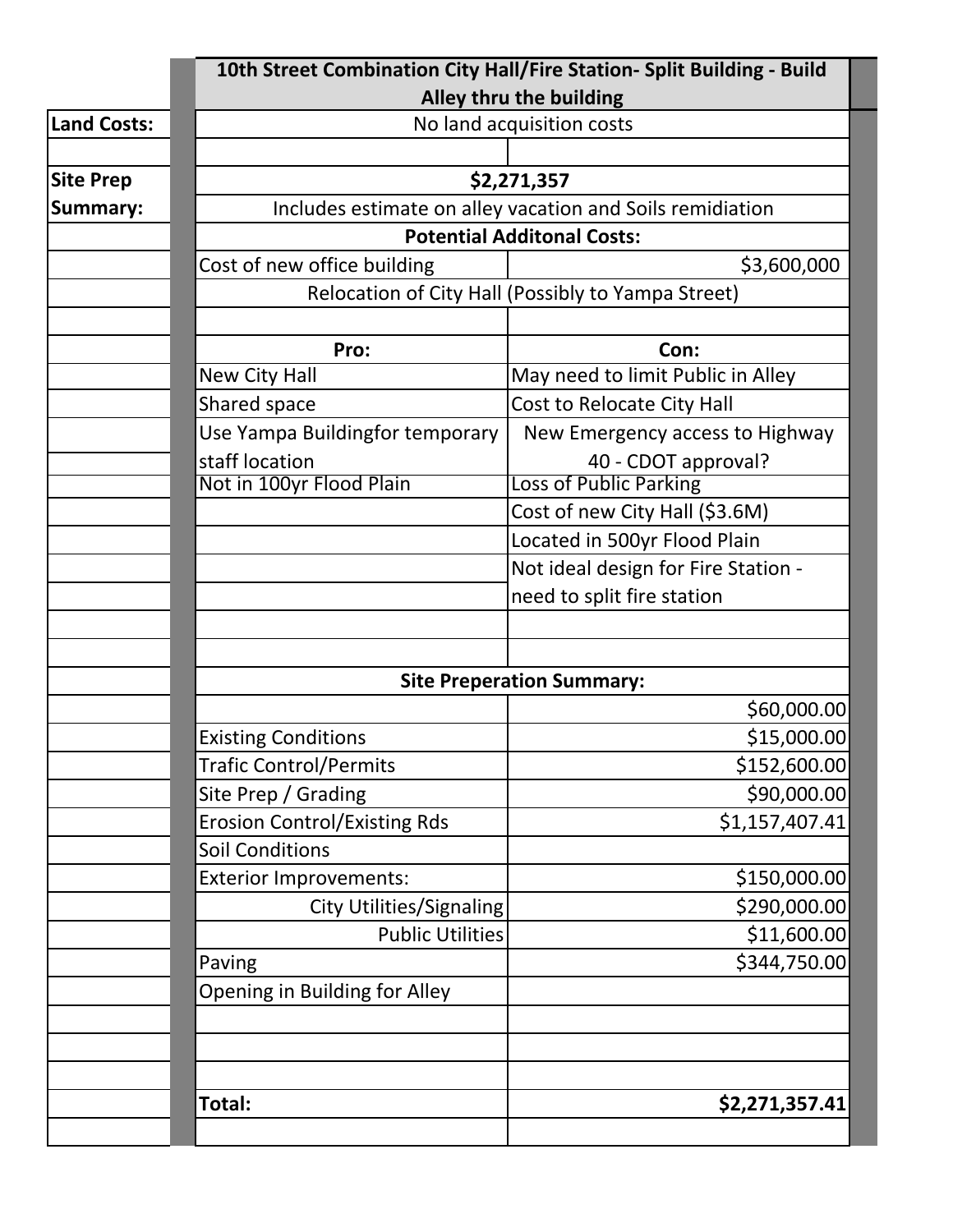|                    | 840 Yampa Street                    |                                                  |  |  |  |  |  |  |  |
|--------------------|-------------------------------------|--------------------------------------------------|--|--|--|--|--|--|--|
| <b>Land Costs:</b> |                                     | Potential Value of land \$3Million               |  |  |  |  |  |  |  |
|                    |                                     |                                                  |  |  |  |  |  |  |  |
| <b>Site Prep</b>   |                                     | \$1,112,652                                      |  |  |  |  |  |  |  |
| <b>Summary</b>     |                                     |                                                  |  |  |  |  |  |  |  |
|                    |                                     | <b>Potential Additional Costs:</b>               |  |  |  |  |  |  |  |
|                    |                                     | \$150,000 - \$300,000                            |  |  |  |  |  |  |  |
|                    |                                     | Temp storage of Fire Appartatus and temp parking |  |  |  |  |  |  |  |
|                    | Pro:                                | Con:                                             |  |  |  |  |  |  |  |
|                    | <b>Existing building use</b>        | City identified location for future              |  |  |  |  |  |  |  |
|                    | <b>Current Hwy 40 Access</b>        | retail                                           |  |  |  |  |  |  |  |
|                    | <b>Adequate Parking for use</b>     | Loss of Revenue from sale                        |  |  |  |  |  |  |  |
|                    | Off Lincoln Avenue                  | Loss of Public Parking                           |  |  |  |  |  |  |  |
|                    | Not in 100yr Flood Plain            | <b>Temporary Storage of Apparatus</b>            |  |  |  |  |  |  |  |
|                    |                                     | Located in 500yr Flood Plain                     |  |  |  |  |  |  |  |
|                    |                                     |                                                  |  |  |  |  |  |  |  |
|                    | <b>Site Preperation Summary:</b>    |                                                  |  |  |  |  |  |  |  |
|                    |                                     |                                                  |  |  |  |  |  |  |  |
|                    | <b>Existing Conditions</b>          | \$198,513.00                                     |  |  |  |  |  |  |  |
|                    | <b>Traffic Control/Permits</b>      | \$132,680.00                                     |  |  |  |  |  |  |  |
|                    | Site Prep/Grading                   | \$133,111.00                                     |  |  |  |  |  |  |  |
|                    | <b>Erosion Control/Existing Rds</b> | \$0.00                                           |  |  |  |  |  |  |  |
|                    | <b>Soil Conditions</b>              | \$0.00                                           |  |  |  |  |  |  |  |
|                    | <b>Exerior Improvements</b>         | \$0.00                                           |  |  |  |  |  |  |  |
|                    | Retaining wall                      | \$127,890.00                                     |  |  |  |  |  |  |  |
|                    | Paving                              | \$112,218.00                                     |  |  |  |  |  |  |  |
|                    | <b>Ground Water Mitigation</b>      | \$408,240.00                                     |  |  |  |  |  |  |  |
|                    |                                     |                                                  |  |  |  |  |  |  |  |
|                    | Total:                              | \$1,112,652.00                                   |  |  |  |  |  |  |  |
|                    |                                     |                                                  |  |  |  |  |  |  |  |